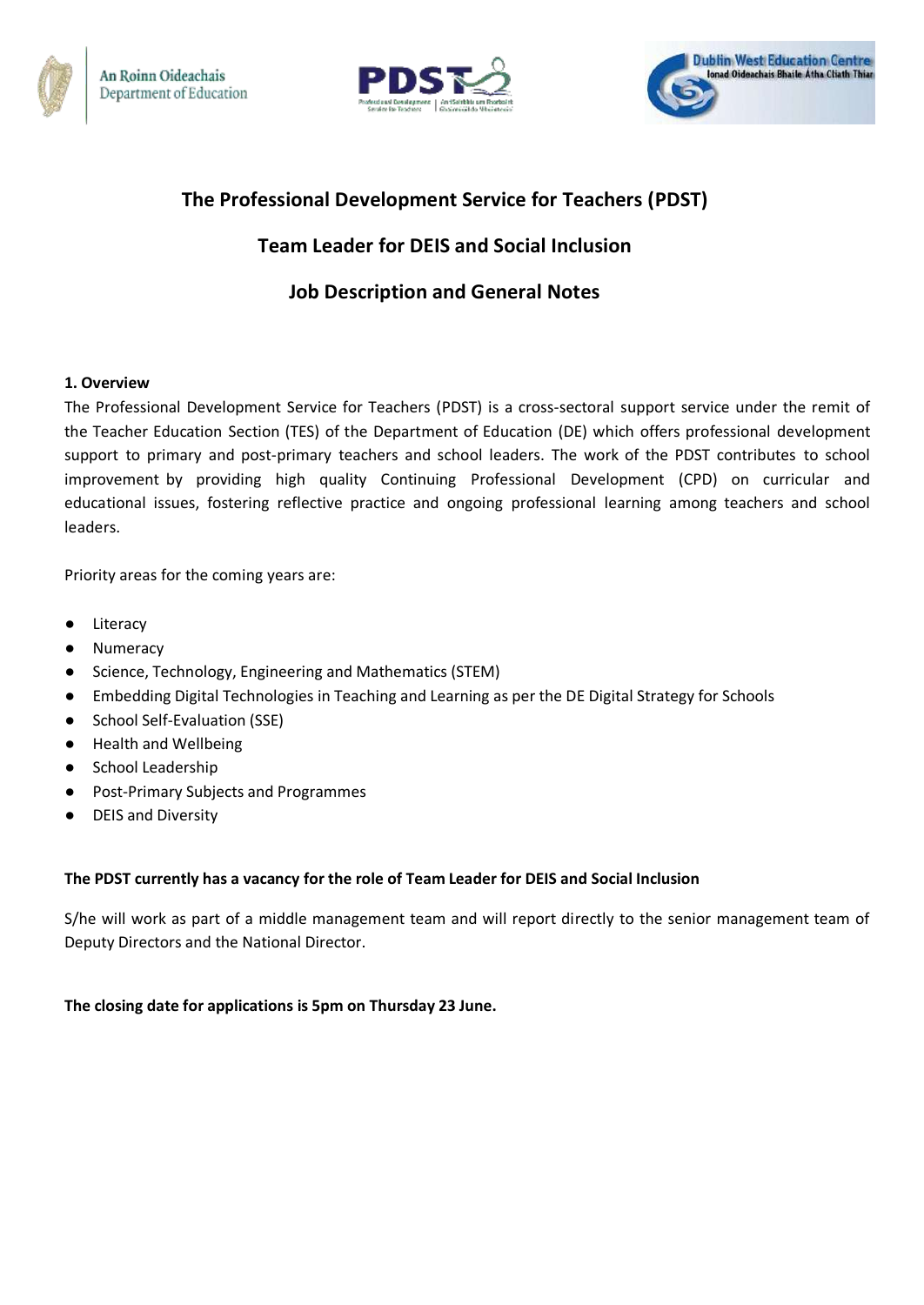





### **2. Job Description**

The Team Leader for DEIS and Social Inclusion is a two-fold role in the organisation albeit the two areas have elements of linkage. The Team Leader will work as part of a middle management team and will report directly to the senior management team of Deputy Directors and the National Director.

#### **DEIS**

Delivering Equality of Opportunity in Schools (DEIS) is the DE's main policy to tackle educational disadvantage at school level. Schools in the DEIS Programme are required to develop and implement three-year improvement plans as a condition of their participation in the programme. It is a requirement that the school's DEIS Action Plan for Improvement is reviewed on an annual basis. It is important that the DEIS Action Plan for Improvement includes baseline data to support appropriate target setting under each of the key themes. It is essential that other relevant school documentation demonstrates a specific focus on linking interventions back to the objectives of the school's DEIS Action Plan for Improvement.

Schools in the DEIS programme are engaged in effective action planning for improvement under the key themes of;

- o Attendance
- o Retention
- o Literacy
- o Numeracy
- o Supporting Educational Transitions
- o Partnership with parents and others
- o Examination attainment (post-primary only)

While the Team Leader's responsibility is in relation to DEIS in the Primary Sector, it is expected that he/she will collaborate closely with the Post Primary DEIS Team Leader in matters, which are cross-sectoral.

#### **Diversity**

**.** 

The Department leads on the education actions of the National Traveller and Roma Inclusion Strategy (NTRIS)<sup>1</sup> and Migrant Integration Strategy (MIS)<sup>2</sup>. There are preparations underway for new strategic policy approaches in both of these areas. The MIS refers to training for teachers on managing diversity and tackling racism. In

<sup>1</sup> <https://www.gov.ie/en/publication/c83a7d-national-traveller-and-roma-inclusion-strategy-2017-2021/>

<sup>2</sup> https://www.gov.ie/en/publication/983af-migrant-integration-strategy/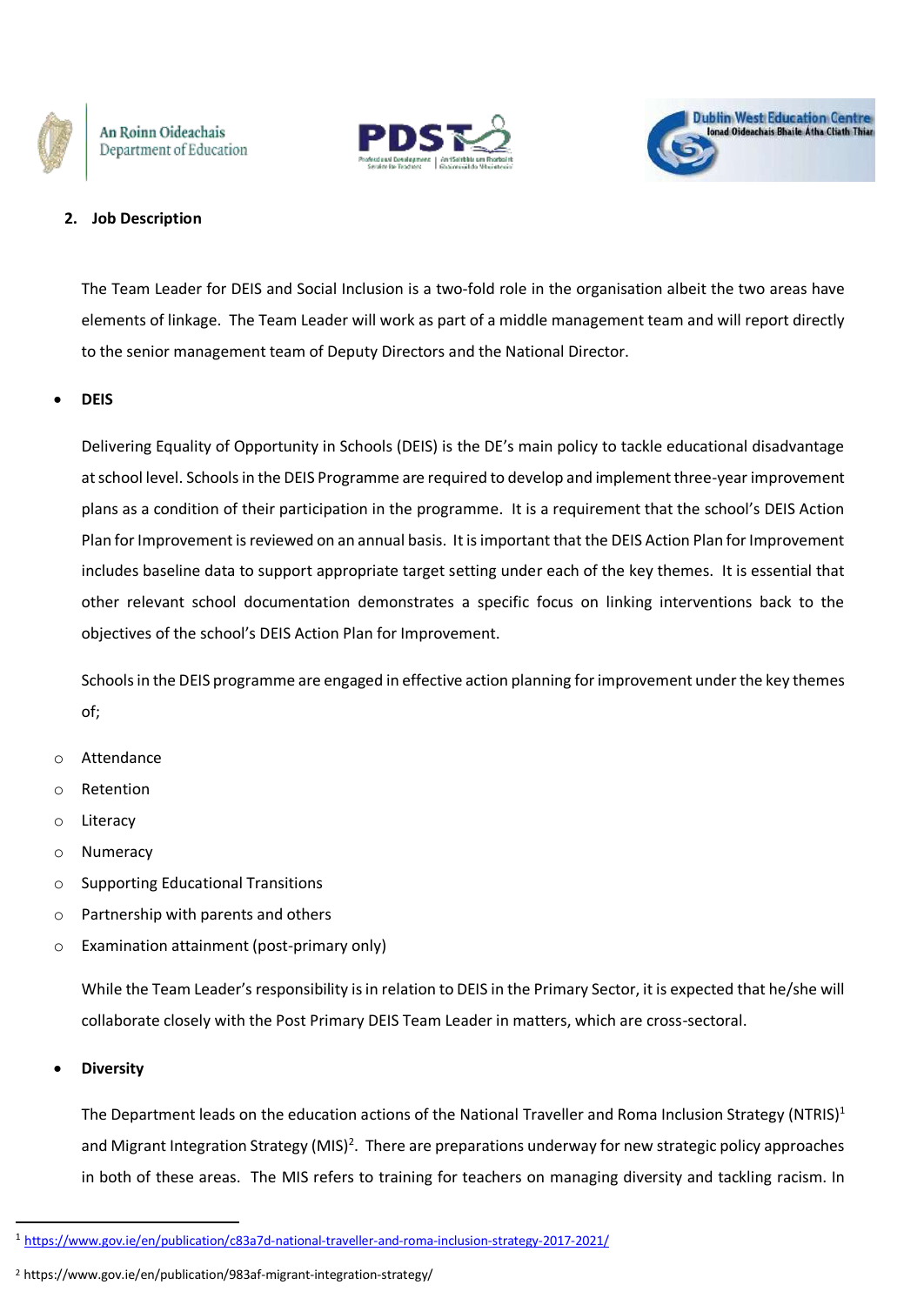

**.** 

An Roinn Oideachais Department of Education





addition, arising from the *White Paper on ending Direct Provision<sup>3</sup>* , there is a commitment for specific training to be made available for teachers to support school students who reside in International Protection Accommodation Service (IPAS) centres. From an education perspective, a key focus on supporting integration is on CPD for teachers to deal with teaching and learning needs of all students from all cultural backgrounds and to provide support for pedagogical practices that promote inclusion and celebrate diversity. This will help to promote a positive culture of respect and protection for the cultural identity of Traveller and Roma across the education landscape and support migrant integration. This Team Leader role will be a secondee with relevant experience and insights into the professional learning needs of teachers. The person in this role will need to have the relevant skills and experience to support all aspects of DEIS and Social inclusion within the PDST, where duties will include but are not limited to:

- Overseeing and prioritising PDST requests for support received from schools in the DEIS programme and providing for customised support to schools in the programme.
- Managing the provision of contextualised school support during and after school hours in all areas of teaching, learning, assessment, action planning and school leadership.
- Supporting PDST advisors when providing sustained school support to meet the diverse and bespoke needs of schools in the DEIS programme.
- Organising the sustained support to be provided over a period of time, as part of a deliberately planned process, involving the school and teachers working towards clear and agreed-upon goals.
- Co-ordinating DEIS action planning where schools are required to use data effectively to identify priority areas and set targets and actions for improvement through the lens of the DEIS themes.
- Providing for PDST advisors to work with schools in the following ways:
	- **Working with whole staff**
	- Working with groups of teachers / subject departments
	- Working with school leaders (Principals, Deputy Principals, Post Holders)
	- **In-class modelling of pedagogical approaches**
- Joint decision making with other Team Leaders as to the optimal mode of CPD delivery to facilitate a particular learning need for teachers in DEIS schools.
- Co-ordinating the development and delivery of CPD programmes for all schools (DEIS and non DEIS) to support social inclusion initiatives and meet education commitments under relevant current and emerging cross-Government strategies, (for example the Migrant Integration and National Traveller and Roma Inclusion strategies).

<sup>3</sup> <https://www.gov.ie/en/publication/7aad0-minister-ogorman-publishes-the-white-paper-on-ending-direct-provision/>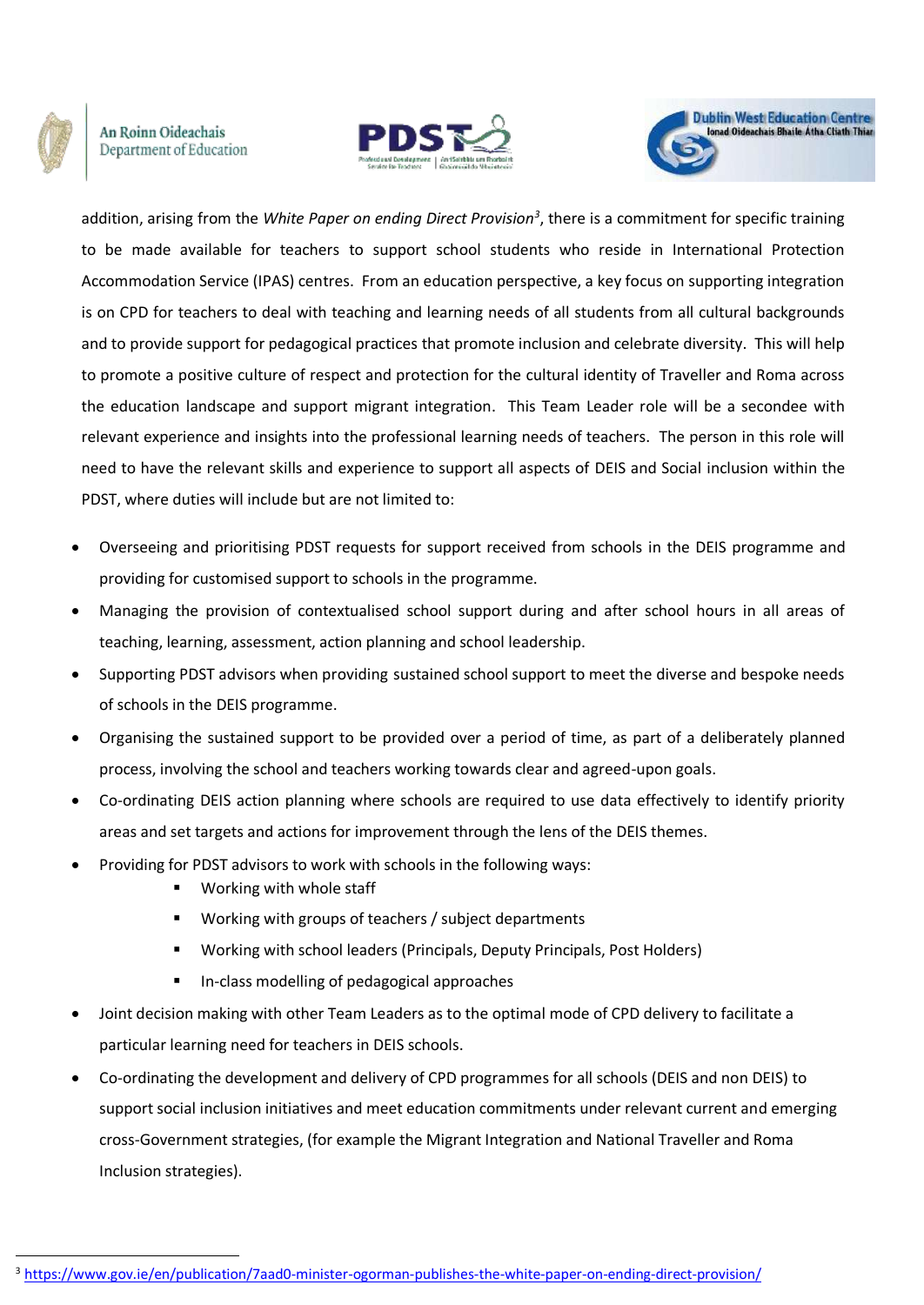





# **3. Roles and Responsibilities**

The Team Leader for DEIS and Social Inclusion will have the following responsibilities:

### **General**

- contributing as part of the Management Team to support the PDST through the period of re-structuring and change as they move to a single integrated support service.
- planning, scheduling, monitoring and evaluating national and regional CPD events
- Inputs into annual and regional events for school leaders (e.g. DP/IPPN).
- monitoring, recording and extraction of CPD support data entered by advisors into the PDST Data Management System.
- preparing and providing resource materials as part of professional development and support.
- supporting the senior management team in co-ordinating the work of PDST.
- liaising and working with DES, educational bodies/third level institutions as appropriate.
- undertaking administrative tasks as required by senior management.
- writing reports and managing documentation.
- organising and maintaining effective communication.
- any other appropriate tasks that may be assigned as needs arise.

# **DEIS**

- Engage with schoolsin the DEIS programme and support them to ensure CPD is a reoccurring theme within the school's DEIS action plan.
- Ensure the schools new to the DEIS programme in 2022 are supported to avail of all relevant CPD provided in 2022/23.
- As part of the engagement with schools in the DEIS programme, as appropriate, identify and signpost specific PDST supports to the schools.
- Identify and engage with schools in the DEIS programme that are not proactive at facilitating a culture where staff are encouraged to identify CPD requirements and engage with the available supports.
- Identify any barriers preventing schools in the DEIS programme from full participation in CPD.
- Promote the role of PDST with schools in the DEIS programme, including the range of supports available.
- Identify any current gaps in the supports currently available.
- Engage with Tusla Education Support Service and DE Inspectorate in the context of the development, design and delivery of appropriate CPD for staff in schools in the DEIS programme.
- Monitor, record, extract and report relevant data internally and externally when required.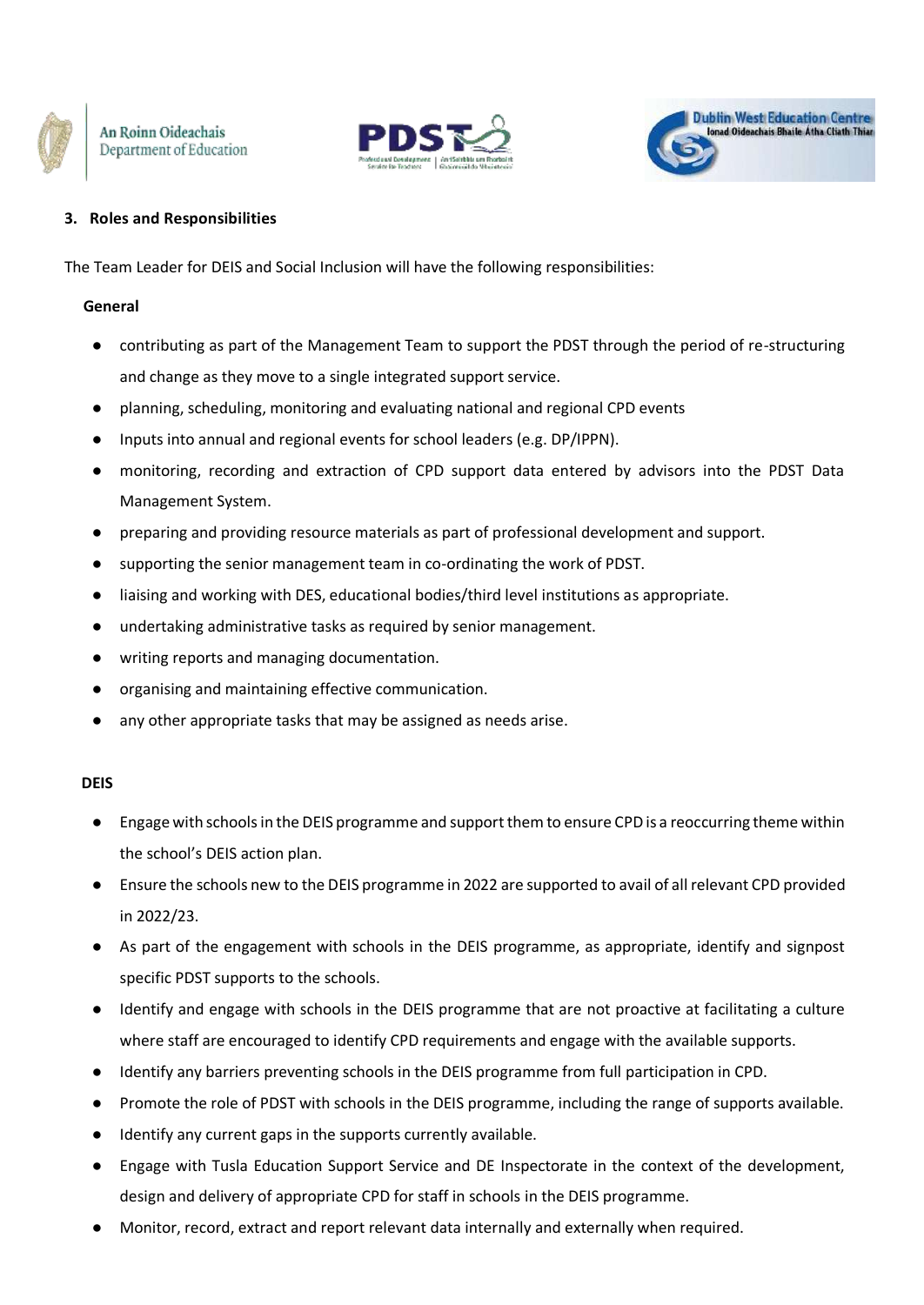





## **Diversity**

- Providing for the development of bespoke CPD on anti-racism.
- Promoting diversity amongst school leaders and teachers to enable them to support the learning needs of all students from all cultural backgrounds and provide support for pedagogical practices that promote inclusion.
- Engage with the Social Inclusion Unit of the Department of Education in the context of the development, design and delivery of appropriate CPD for teachers and school leaders in the area of diversity.
- Liaising with National Educational Psychologists Service (NEPS) on the development of training currently underway with regard to diversity to fulfil the commitments given by the Department of Education in relevant strategies.
- Developing CPD for interculturalism for the interim period pending the National Council for Curriculum and Assessment (NCCA) review of intercultural guidelines in 2022.

**The responsibilities of the Team Leader may vary in accordance with emerging needs and priorities and as assigned by the National Director.**

#### **4. Range of knowledge, experience and skills required:**

The ideal candidate will possess a range of competencies and skills to support the role, in particular a thorough knowledge and understanding of;

- DEIS Plan 2017 and supports, services and materials relevant to the DEIS programme
- effective teaching, learning and assessment methodologies
- effective teacher education and models of professional learning

As a member of the PDST management team the ideal candidate will have:

- **Excellent interpersonal skills**
- Leadership knowledge and skills
- Excellent negotiation, staff management and motivation skills, and proven ability to lead and manage change
- A strong work ethic
- Project management and project delivery skills (budget management also desirable)
- A range of teaching experience, good knowledge of national curricula, the operation of schools and relevant legislation (including Section 24 of the Education Act 1998)
- Knowledge of current and emerging education research issues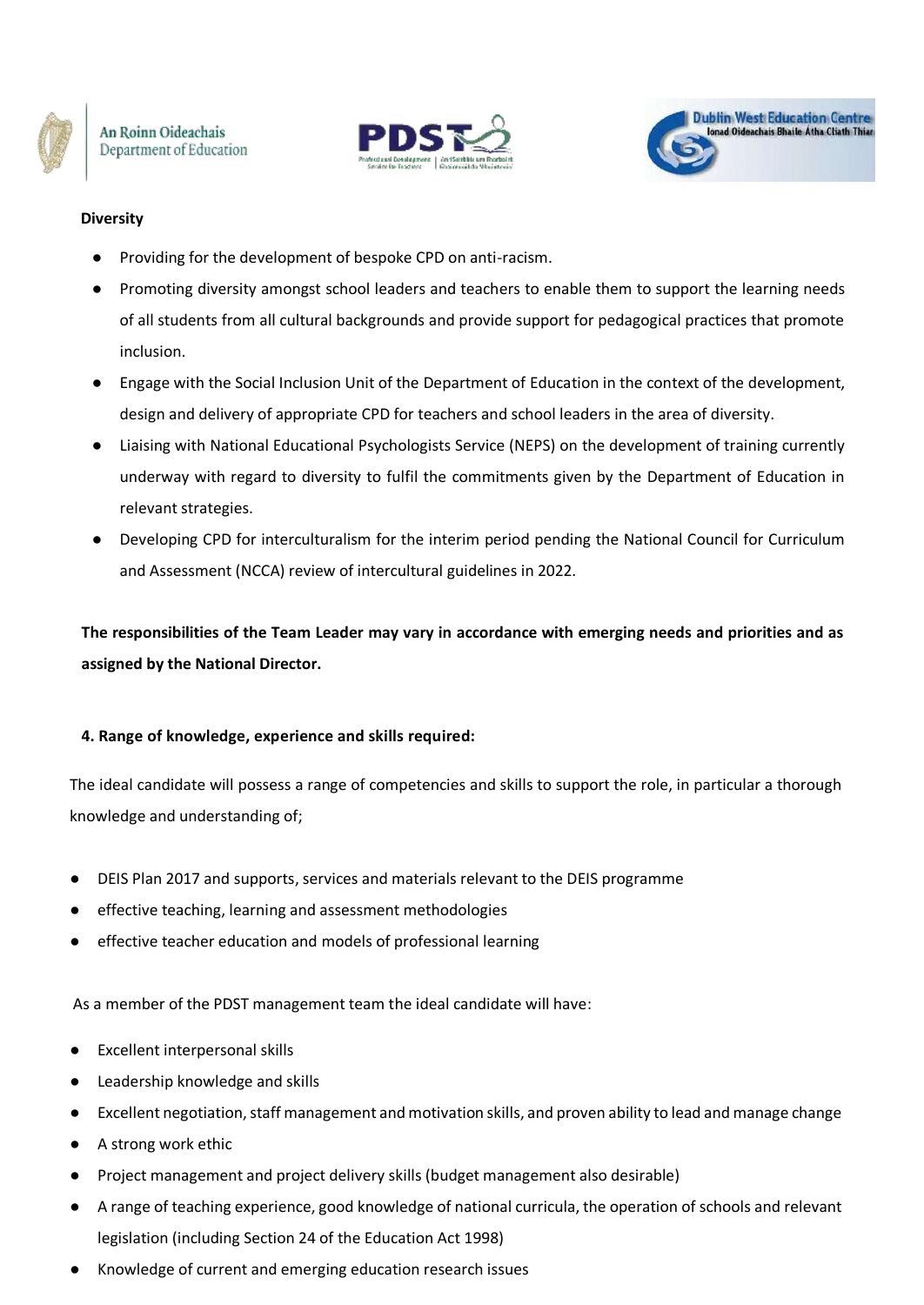





- Knowledge and experience of effective teacher education, school leadership, SSE and school-improvement strategies
- Experience in the design, development and provision of teacher professional development including evidence of a capacity to mobilise and support teacher reflection, enquiry and school-based research
- The ability to pro-actively organise and co-ordinate the work of others
- An understanding of the role of digital technologies in teaching, learning and assessment
- Experience of teaching through Irish, fluency in the language and willingness to work through the language of Irish will be an advantage for this post but is not essential

Flexibility is a key feature of the role in order to meet the needs of the organisation, and so will include a *willingness to engage in travel and/or evening work as may be reasonable and necessary for the proper performance of duties subject to the limits set down in the Organisation of Working Time Act 1997.*

### **5. Location**

- Successful candidates will be seconded to Dublin West Education Centre and will report to the PDST management team
- It is not a requirement that the Team Leader be based in Dublin West Education Centre. S/he will however, be required to travel there and elsewhere as necessary
- The successful candidate will be required to have their own means of transport and to possess and retain a full driving license
- Public service travel and subsistence rates will apply and will be calculated from your local designated Education Centre, or home, as appropriate

# **6. Eligibility**

- This post is open to all qualified teachers who hold a recognised post in a recognised school
- Secondments shall be in accordance with the terms of the DE Secondment Circular presently 0029/2018
- Successful candidates will be appointed on a secondment basis for one school year, subject to satisfactory completion of a three‐month probationary period
- The secondment is subject to annual review and renewal and to annual school authority/Board of Management and DE approval

# **Department of Education Sanction**

- Each appointment is subject to the sanction of the DE
- No definitive offer of appointment can be made before sanction is given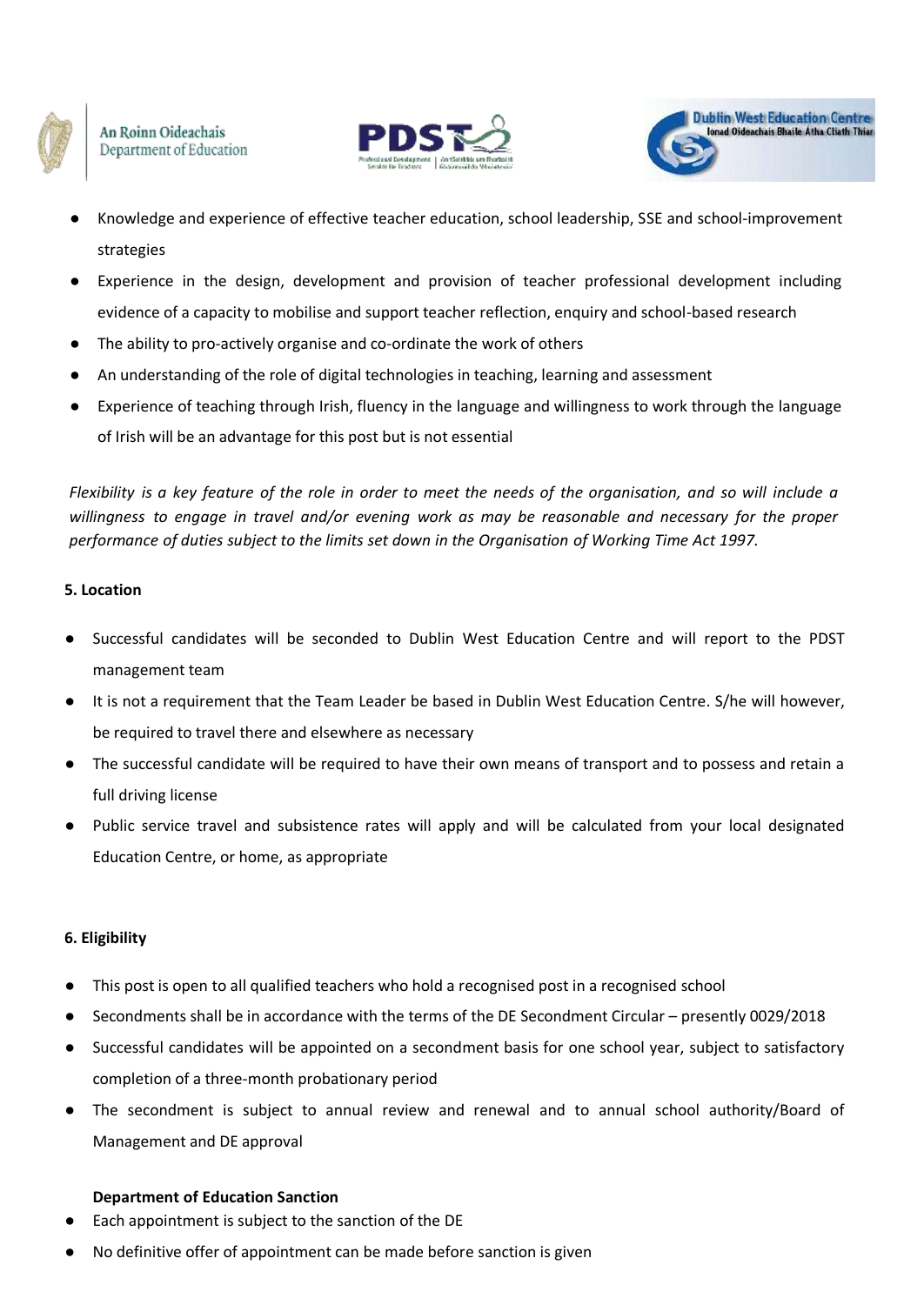





# **Contract**

Each successful candidate will be required to sign a secondment contract, which will provide for an on-going performance and development process

# **Other**

- Each appointment is subject to evidence of Garda Vetting clearance and evidence of a satisfactory sick leave record being provided by the successful candidate to Dublin West Education Centre
- Each appointment is subject to satisfactory references, including from the applicant's current employer
- Dublin West Education Centre in consultation with the Department of Education reserves the right to readvertise the post where it considers there are an insufficient number of eligible applicants. Eligible applicants will be informed and given the option of leaving their application on file
- The successful candidate will work exclusively for Dublin West Education Centre and may not take on other employments for the period of their contract without the appropriate approval

# **7. Salary**

For secondment the salary for a Team Leader is in accordance with Category 3 as provided for by the 2003 Arbitration Award in respect of teachers on secondment, subject to the conditions outlined below.

Remuneration is at all times subject to the relevant DE or Department of Public Expenditure and Reform policies and regulations. Current Department of Education Pay Circulars will apply – current Circular is 0056/2021.

A Team Leader (pre 2011 entrant to teaching) is entitled to the following:

- Her/his relevant point on the Teachers' Common Basic Scale, plus
- An honours primary degree allowance
- An honours Higher Diploma in Education allowance
- The standard Category 3 secondment allowance, which is pensionable (see table below)

| <b>Seconded</b><br>Category | <b>Position</b>    | Teachers'<br>lCommon Basic<br><b>Scale</b> | <b>Honours Degree</b><br><b>Allowance</b> | Honours H.D.E<br><b>Allowance</b> | <b>Standard</b><br>Secondment<br><b>Allowance</b> |
|-----------------------------|--------------------|--------------------------------------------|-------------------------------------------|-----------------------------------|---------------------------------------------------|
|                             | <b>Team Leader</b> | As Applicable                              | €5,229 pa                                 | €1,314 pa                         | €13,976 pa                                        |

A Team Leader (post 1 January 2011 and pre 1 February 2012 entrant to teaching) is entitled to the following:

- Her/his relevant point on the Teachers' Common Basic Scale, plus
- An honours Higher Diploma in Education allowance if the teacher already holds such an allowance
- The standard Category 3 secondment allowance, which is pensionable (see table below)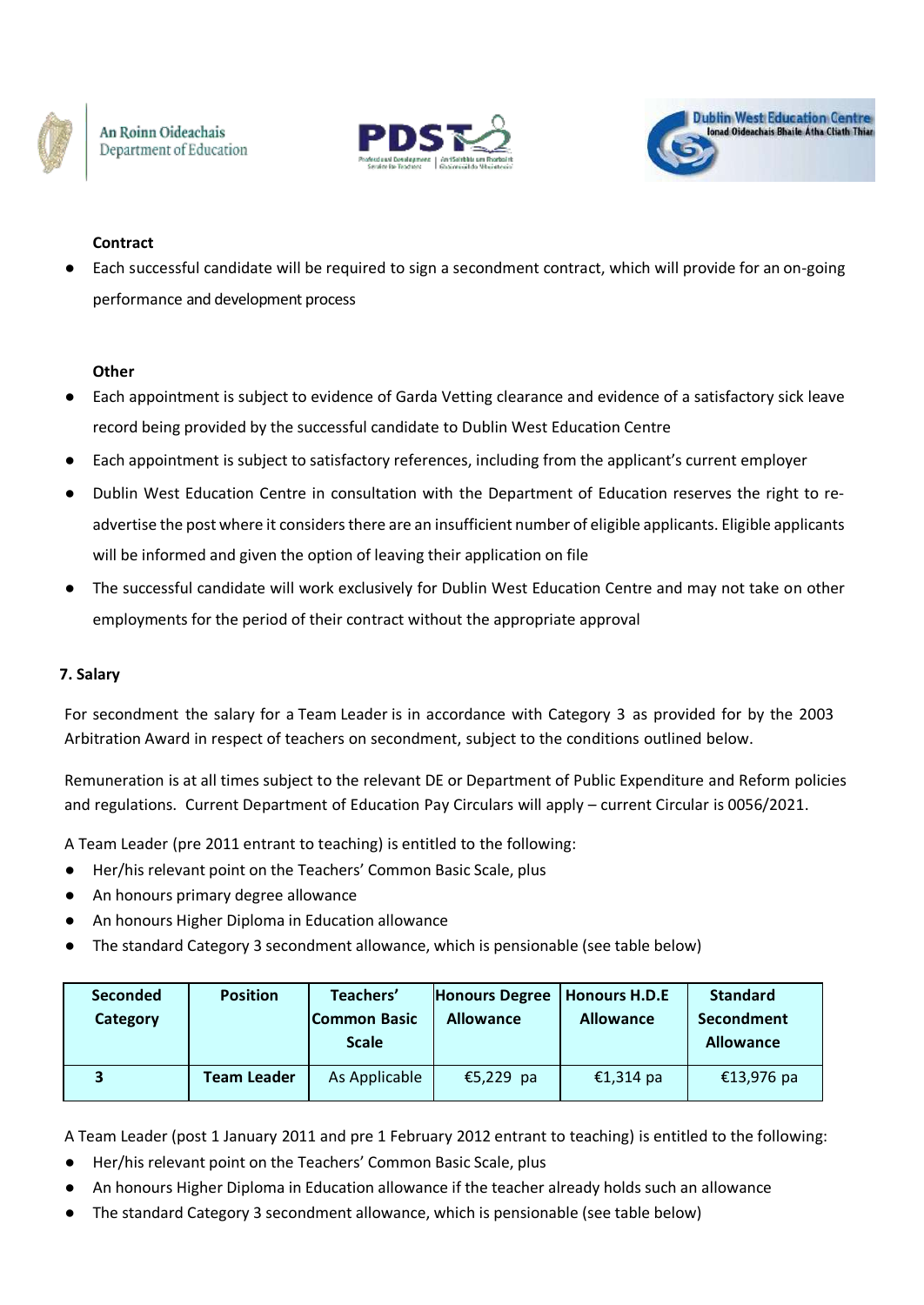





| <b>Seconded</b><br>Category | <b>Position</b>    | Teachers' Common<br><b>Basic Scale</b> | <b>Honours H.D.E</b><br><b>Allowance</b> | <b>Standard</b><br>Secondment<br><b>Allowance</b> |
|-----------------------------|--------------------|----------------------------------------|------------------------------------------|---------------------------------------------------|
|                             | <b>Team Leader</b> | As Applicable                          | €1,314 pa                                | €13,976 pa                                        |

A Team Leader (post 1 February 2012 entrant to teaching) is entitled to the following:

- Her/his relevant point on the Teachers' Common Basic Scale, **plus**
- The standard Category 3 secondment allowance, which is pensionable (see table below)

| <b>Seconded</b> | <b>Position</b>    | <b>Teachers' Common</b> | <b>Standard Secondment</b> |
|-----------------|--------------------|-------------------------|----------------------------|
| Category        |                    | <b>Basic Scale</b>      | <b>Allowance</b>           |
|                 | <b>Team Leader</b> | As Applicable           | €13,976 pa                 |

All additional qualification and post of responsibility allowances will not be payable to seconded personnel who are in receipt of the above secondment allowances.

The secondment allowance is payable while on secondment and shall not be retained in any capacity beyond the secondment period.